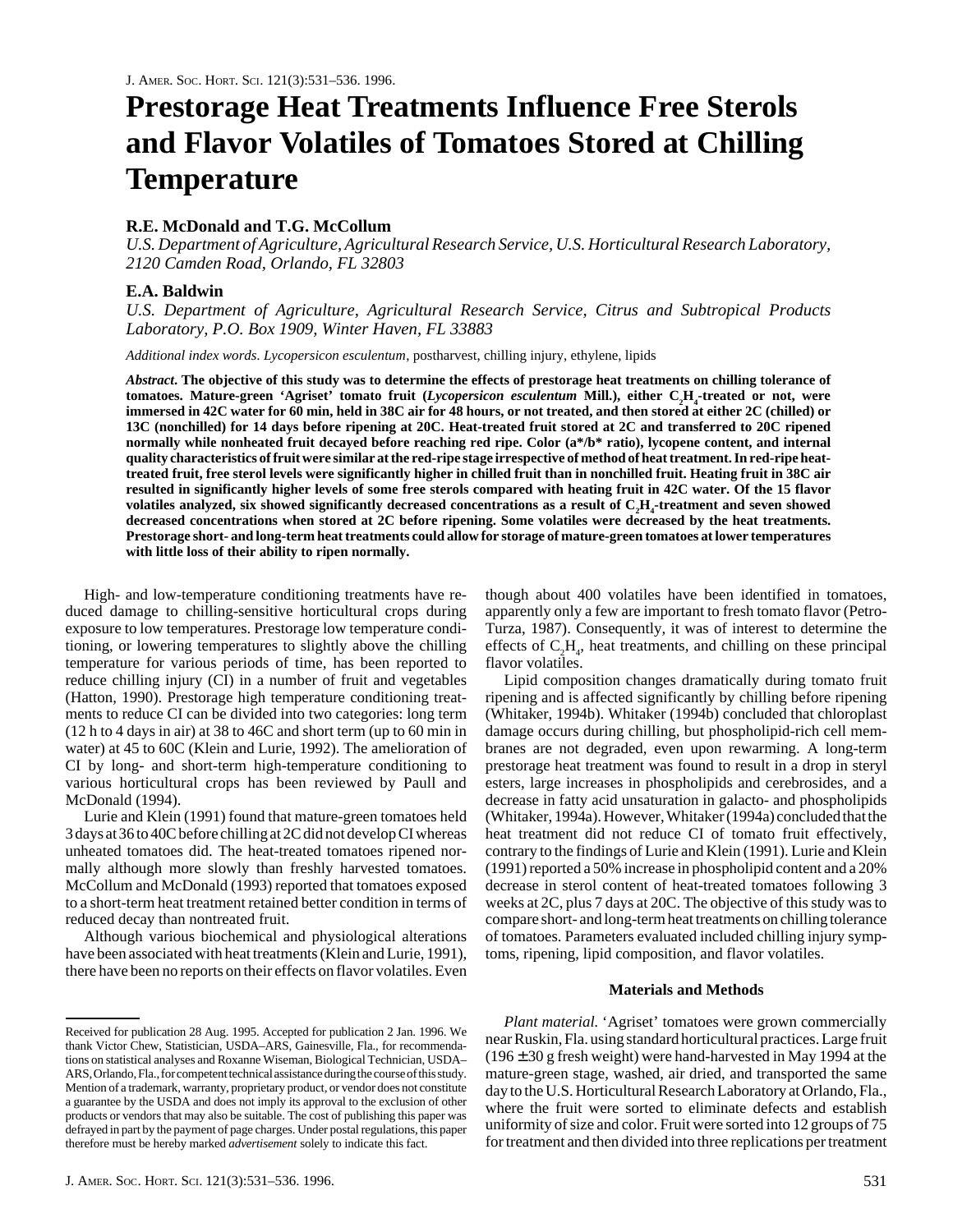(25 fruit). A complete factorial combination of treatments included +/–  $C_2H_4$  (100 ppm  $C_2H_4$  at 22C and 90%  $\pm$  5% RH for 24 h), heat treatment (none; 42C water for 60 min; 38C air for 48 h), and storage temperature (2 or 13C for 14 days). Preliminary work showed that a 42C water temperature for 60 min resulted in the best protection against chilling injury and lower amounts of fungal infection. At the end of storage, fruit were ripened at 20C and 90%  $\pm$  5% RH. Fruit were sampled for condition and chemical analyses at the time of transfer to 20C, after 2 and 7 days at 20C, and after reaching the red-ripe stage. At the time of sampling, tissue samples from five fruit per replication were frozen and stored at –20C until used for chemical analyses.

*Fruit color*. Color was measured objectively using Commission Internationale de l'Eclairage L\*, a\*, and b\* color space coordinates obtained with a chromameter (model CR-300; Minolta, Ramsey, N.J.). Reported values represent the mean of five fruit per replication with three readings per fruit. The USDA–AMS standard grading system for subjective tomato ripeness was used to assess ripening (U.S. Dept. Agriculture, 1975). Each of the six categories was assigned a value;  $1 = \text{green}$ ;  $2 = \text{breaker}$ ;  $3 = \text{turning}$ ;  $4 = \text{pink}$ ;  $5 = \text{light red}$ ; and  $6 = \text{red}$ . Reported values represent the mean of at least 15 tomatoes per replication.

Pigments were extracted from 2 g of frozen pericarp with 5 ml *N,N*-dimethylformamide as described by Moran and Porath (1980). Absorbance of the extracts at 455 nm for lycopene and 664 nm for chlorophyll were measured with a spectrophotometer (model UV-160A; Shimadzu, Kyoto, Japan).

*Soluble solids and acidity*. About 5 g of the frozen tissue were homogenized with a tissue homogenizer (Brinkmann Instruments, Westbury, N.Y.) and then centrifuged at 20,000× *g* for 15 min. Two ml of the supernatant were added to  $25 \text{ ml H}_2\text{O}$  and titrated with 0.01 N NaOH to pH 8.1 to determine acidity. Soluble solids were measured by a refractometer (model MRK II; AO Scientific Instruments, Keene, N.H.).

*Fruit firmness*. Resistance to compression was measured with a food testing system (model 3200; Instron Inc., Canton, Mass.) fitted with a 9-cm-diameter, round, flat-faced anvil. The amount of force (N) required to compress the radial pericarp surface 3 mm at a constant speed of 5 cm·min–1 was recorded. Reported values represent the average of five tomatoes with one measurement per fruit.

*Carbon dioxide and*  $C_2H_4$  *analysis.* Whole-fruit respiration and  $C_2H_4$  evolution were determined following 2 and 5 days at 20C and at the red-ripe stage. For gas analysis, a sample of three fruit from each replication per treatment was selected at random and placed into a 3.8-liter glass jar with lid fitted with a rubber serum stopper. Sampling for  $\rm CO_2$  and  $\rm C_2H_4$  was conducted after incubating 1.5 and 2.5 h, respectively. Samples of headspace atmosphere were removed using gas-tight syringes, and the analyses were conducted using standard gas chromatography methods.

*Volatiles*. Three fruit from each replication per treatment were homogenized in a blender (Waring Products Corp., N.Y.) at high speed for 30 sec. Three minutes after homogenization, 25 ml of the homogenate was blended for 10 sec with 10 ml of saturated CaCl, to stop enzymatic reactions that can prevent further changes in volatile levels (Buttery et al., 1987). The resulting homogenate was then held at –60C until analyzed for volatiles. Two milliliters of the homogenate was transferred to a 6-ml vial, which was sealed with a crimp-top cap and teflon/silicone septum. Volatile flavor components were analyzed using a gas chromatograph (GC) (model 8500; Perkin Elmer) with a HS-6 headspace sampler, flame ionization detector, and a  $30-m \times 0.53$ -mm-i.d. polar stabilwax capillary column (1.0-µm film thickness, Restek Corp., Bellefonte, Pa.) under conditions previously described (Baldwin et al., 1992).

|  |                                      |  |  |  | Table 1. Days to red ripe ( $SE = 0$ ) following $C_2H_4$ treatment, heat |  |
|--|--------------------------------------|--|--|--|---------------------------------------------------------------------------|--|
|  | treatments, and 14 days at 2 or 13C. |  |  |  |                                                                           |  |

|                 | $-C2H$ |     | $+C, H$ |       |
|-----------------|--------|-----|---------|-------|
| Treatment       | 2C     | 13C | 2C      | 13C   |
| Control         | z      |     | ---     |       |
| HA <sup>y</sup> | 19     |     | 10      | $0^x$ |
| $HW^w$          | 16     |     |         |       |

<sup>z</sup>All fruit decayed before reaching the red-ripe stage.

<sup>y</sup>Held 48 h in air at 38C and 92%  $\pm$  3% RH.

x Fruit ripened before termination of storage.

wHeld 1 h in 42C water.

Samples were equilibrated in the headspace sampler for 15 min at 80C before injection. Injection parameters for the headspace sampler were 0.5-min vial pressurization time followed by 0.02 min injection time. Column oven temperature programing was held at 40C for 6 min and then raised at 6C/min to 180C. The different volatile components were identified by comparison of retention times with standards and by enrichment of the tissue homogenate with authentic samples. Concentrations of the individual volatile compounds were calculated using regression equations (five concentrations per standard) to obtain a peak height calibration curve as described previously (Nisperos-Carriedo et al., 1990).

*Lipid extraction and analysis*. Pericarp tissue samples from five fruit (20 g total fresh weight) were lyophilized and stored at –80C before extraction according to Whitaker (1991) with modification. The lyophilized samples (0.5 to 0.6 g dry weight) were homogenized in 25 ml of acidified  $(0.1\% \text{ HOAc}) \text{CHCl}_3\text{-}\text{MeOH}$   $(2.1; \text{v/}$ v) with  $3 \times 15$ -sec bursts of a Brinkmann tissue homogenizer. The homogenate was filtered through a sintered glass filter reextracted with 20 ml of CHCl<sub>2</sub>-MeOH, and the combined extracts were washed sequentially with 0.8% NaCl and MeOH-H<sub>2</sub>O(1:1; v/v). The CHCl<sub>3</sub> phase containing total lipids was evaporated under a stream of  $N<sub>2</sub>$  and lipids dissolved in 2 ml of CHCl<sub>3</sub> before silicic acid column chromatography. Neutral lipids were eluted with  $CHCl<sub>3</sub>$ -Me<sub>2</sub>CO (20:1; v/v), acylated steryl glycosides (ASG) with CHCl<sub>3</sub>-Me<sub>2</sub>CO (2:1; v/v), steryl glycosides (SG) with Me<sub>2</sub>CO and phospholipids (PL) with MeOH-H<sub>2</sub>O (10:1;  $v/v$ ).

An internal standard of 100 µg *n*-heptadecanoic acid was added to the PL fraction and the PL fatty acids were converted to their Me esters (FAME) by adding 10 ml of 14% (w/v)  $BF_3$  in MeOH and heating at 70C for 5 min followed by extraction of FAMEs with hexane. FAMEs were quantified by GC-FID on a  $1.8 \text{ m} \times 3.2 \text{ mm}$  o.d. stainless-steel column packed with 3% SP-2310/2% SP-2300 on  $100/120$  chromosorb W (Supelco, Bellefonte, Pa.). The N<sub>2</sub> flow rate was 20 ml·min<sup>-1</sup>, initial oven temperature 180C, and injector and detector temperatures 200 and 250C, respectively. The oven temperature was programmed to rise 2C/min to 220C and held for 20 min.

Neutral lipids, including steryl esters (SEs) and free sterols

Table 2. Percent decay ( $\pm$ SE) at red-ripe stage following  $C_2H_4$  treatment, heat treatments, and 14 days at 2 or 13C.

|                 | $-C2H2$       |             | $+C_2H$        |                |  |
|-----------------|---------------|-------------|----------------|----------------|--|
| Treatment       | 2C            | 13C         | 2C             | 13C            |  |
| Control         | $100^2 \pm 0$ | $9 \pm 0.9$ | $100^2 \pm 0$  | $0 \pm 0$      |  |
| HA <sup>y</sup> | $0 \pm 0$     | $0 \pm 0$   | $15.2 \pm 0.6$ | $6.3 \pm 0.9$  |  |
| $HW^w$          | $2.3 \pm 0.3$ | $0 \pm 0$   | $12.1 + 1.2$   | $26.7 \pm 0.3$ |  |

<sup>z</sup>All fruit decayed before reaching the red-ripe stage.

y Held 48 h at 38C and 92% ± 3% RH.

x Held 1 h in 42C water.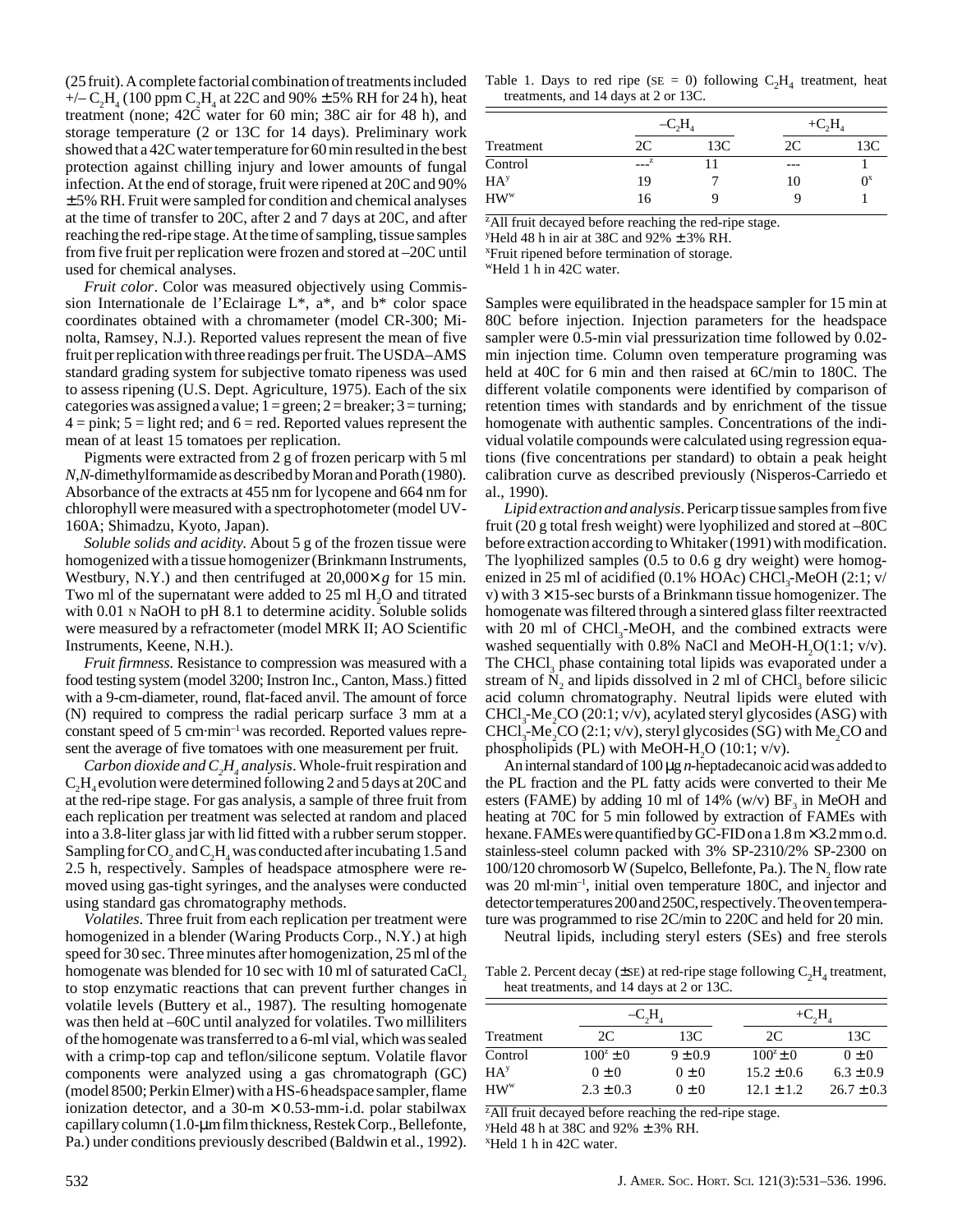(FSs), were separated by 500-µm-thick thin-layer chromatography (TLC) plates (Merck G 60) according to Wang and Faust (1988) with modification. Before TLC, 100 µg cholesterol and 169

## Table 3. Effects of  $C_2H_4$ , storage temperature, and heat treatment on redripe tomato fruit color, pigment levels, internal quality characteristics, firmness, respiration rate and ethylene evolution rate.

|                 | Ethylene                                                    |                                                  |                      |                              |  |  |
|-----------------|-------------------------------------------------------------|--------------------------------------------------|----------------------|------------------------------|--|--|
|                 |                                                             |                                                  |                      |                              |  |  |
|                 |                                                             | Storage temp (°C)                                |                      | Storage temp (°C)            |  |  |
| Treatment       | 2                                                           | 13                                               | $\overline{2}$       | 13                           |  |  |
|                 |                                                             | Objective color $(L^*)$                          |                      |                              |  |  |
| Control         | $---$                                                       | 43.4 $a^2$                                       | ---                  | 43.3 a                       |  |  |
| HA <sup>y</sup> | 41.8 a                                                      | 42.1a                                            | 43.3 a               | 43.7 a                       |  |  |
| HW <sup>x</sup> | 42.8a                                                       | 42.4 a                                           | 42.8 a               | 42.8a                        |  |  |
|                 |                                                             | Objective color $(a^*/b^*)$                      |                      |                              |  |  |
| Control         | $---$                                                       | 1.10a                                            | $---$                | 1.00a                        |  |  |
| HA              | 1.21a                                                       | 1.12a                                            | 1.07a                | 1.02a                        |  |  |
| HW              | 1.09a                                                       | 1.09a                                            | 0.90a                | 1.06a                        |  |  |
|                 |                                                             | Ripeness                                         |                      |                              |  |  |
| Control         | $---$                                                       | 5.9 a                                            | $---$                | 5.9 a                        |  |  |
| HA              | 5.3 a                                                       | 5.7 a                                            | 5.7 a                | 6.0a                         |  |  |
| HW              | 5.3 a                                                       | 5.7 a                                            | 5.4 a                | 5.7 a                        |  |  |
|                 |                                                             | Lycopene ( $\mu$ g·g <sup>-1</sup> fresh weight) |                      |                              |  |  |
| Control         | $---$                                                       | 15.3a                                            | $\sim$ $\sim$ $\sim$ | 11.4a                        |  |  |
| HA              | 11.9 a                                                      | 22.7 a                                           | 10.3a                | 8.4 a                        |  |  |
| ${\rm HW}$      | 9.4a                                                        | 21.9 a                                           | 10.1a                | 8.1 a                        |  |  |
|                 | Chlorophyll (Abs. at 664 nm·g <sup>-1</sup> fresh weight)   |                                                  |                      |                              |  |  |
| Control         | $\overline{a}$                                              | 0.059a                                           | $---$                | 0.001a                       |  |  |
| HA              | 0.013a                                                      | 0.160a                                           | $0.002~\rm{a}$       | 0.001a                       |  |  |
| HW              | 0.003a                                                      | 0.082a                                           | 0.003a               | 0.012a                       |  |  |
|                 |                                                             | Soluble solids content (%)                       |                      |                              |  |  |
| Control         | $\overline{a}$                                              | 4.0a                                             | $---$                | 4.3a                         |  |  |
| HA              | 3.8a                                                        | 4.1 a                                            | 3.9a                 | 4.2a                         |  |  |
| HW              | 3.9a                                                        | 4.2 a                                            | 3.9 a                | 4.3a                         |  |  |
|                 |                                                             | Titrable acidity $(\%)$                          |                      |                              |  |  |
| Control         | $\overline{a}$                                              | 0.29a                                            | $---$                | 0.32a                        |  |  |
| HA              | 0.28a                                                       | 0.33a                                            | 0.27a                | 0.30a                        |  |  |
| HW              | 0.28a                                                       | 0.31a                                            | 0.26a                | 0.31a                        |  |  |
|                 |                                                             | Solids/acids ratio                               |                      |                              |  |  |
| Control         | $---$                                                       | 13.8a                                            | $---$                | $13.5\ \mathrm{a}$           |  |  |
| HA              | 13.6 a                                                      | $12.6\ a$                                        | 14.7 a               | 14.1 a                       |  |  |
| HW              | 13.4a                                                       | 13.6a                                            | 15.4 a               | 14.1 a                       |  |  |
|                 |                                                             | Firmness(N)                                      |                      |                              |  |  |
| Control         |                                                             | 10.2a                                            |                      | $12.6\ a$                    |  |  |
|                 | 6.3a                                                        |                                                  | 7.9 a                |                              |  |  |
| HА<br>HW        | 8.4 a                                                       | 10.9 a<br>8.5 a                                  | 7.8 a                | 12.1 a<br>$12.5\ \mathrm{a}$ |  |  |
|                 | Respiration (ml $CO$ /kg fresh weight per h)                |                                                  |                      |                              |  |  |
|                 |                                                             |                                                  |                      |                              |  |  |
| Control<br>HA   | 10.1a                                                       | 12.7 a<br>11.9 ab                                |                      | 11.7 a                       |  |  |
|                 |                                                             |                                                  | 12.1 a               | 8.7 a                        |  |  |
| HW              | 14.0 a<br>Ethylene production $(nl·g-1$ fresh weight per h) | 11.0 <sub>b</sub>                                | 11.9 a               | 10.9 a                       |  |  |
|                 |                                                             |                                                  |                      |                              |  |  |
| Control         |                                                             | $20.7\ \mathrm{a}$                               |                      | 14.2 a                       |  |  |
| HA              | 17.4 a                                                      | 23.6 a                                           | 31.1 a               | 17.9 a                       |  |  |
| HW              | 20.6a                                                       | $21.7\ \mathrm{a}$                               | 27.4 a               | 20.9a                        |  |  |

<sup>z</sup>Means followed by the same letter within columns are nonsignificant at  $P = 0.05$  by Duncan's multiple range test. y Held 48h at 38C and 92% ± 3% RH.

 $X$ Held 1 h in 42C water.

µg cholesteryl palmitate were added to the neutral lipid fraction as internal standards. The plate was developed in a freshly made solvent mix of 80 hexane : 20 ethyl acetate : 2 formic acid (by volume). Spots corresponding to FSs and SEs were visualized by spraying with rhodamine, and those which comigrated with cholesterol and cholesteryl palmitate were removed and eluted with 3 ml CHCl<sub>3</sub>-MeOH  $(2:1; v/v)$  including 4 µg butylated hydroxytoluene/ml. After addition of 1 ml 0.8% NaCl, vortexing under  $\mathrm{N}_2$  and centrifugation, the CHCl<sub>3</sub> phase containing FSs or SEs was evaporated to dryness under  $N<sub>2</sub>$ . The FS fractions were resuspended in isooctane before GC analysis. The SE fractions were saponified in 1 ml of 1  $\mu$  KOH in 85% EtOH for 1 h at 80C (under N<sub>2</sub>). After heating, 0.5 ml H<sub>2</sub>O was added and the SE and FS fractions were recovered by extraction with 2 ml of hexane. Samples were evaporated to dryness under  $N_2$  and redissolved in 50  $\mu$ l 100% EtOH. Sterol composition of the FS and SE fractions was determined by GC-FID. The column was 0.9 m glass (2 mm i.d.  $\times$  6.4 mm o.d.) packed with 3% SP 2250 on 100/120 mesh supelcoport (Supelco). The N<sub>2</sub> flow rate was 18 ml $\cdot$ min<sup>-1</sup>, the column oven isothermal at 260C, and the injector and detector temperatures 300 and 350C, respectively. Individual sterols were identified by comparison with authentic standards.

Although the experiment was initiated as a complete factorial combination of treatments, no nonheated chilled fruit reached the red-ripe stage and therefore the data could not be analyzed as such. Instead, the data were analyzed as two separate complete factorials. The first factorial tested the effects of  $\rm C_2H_4$  and heat treatments on nonchilled tomatoes. The second factorial tested the effects of  $C_2H_\phi$ , method of heat treatment, and storage temperature and did not include nonheated fruit. For discussion purposes, only data for red-ripe fruit are presented from the latter factorial.

## **Results**

All nonheated control fruit stored at  $2C$ ,  $C_2H_4$ -treated and not  $C_2H_4$ -treated, decayed before reaching red ripe (Table 1). However, heat treating the fruit with 38C air or 42C water before storage enabled their eventual ripening. Fruit that had been treated with  $C_2H_4$  reached red ripe before those that were not  $C_2H_4$ -treated. There was more decay in fruit that had been  $C_2H_4$ -treated compared with those that had not been treated irrespective of the method of heat treatment (Table 2). Both heat treatments had a positive effect on reducing decay, particularly in chilled fruit. In nonchilled fruit (stored at 13C), heat treatment resulted in less decay in fruit that were not  $C_2H_4$ -treated but resulted in more decay in  $C_2H_4$ -treated fruit.

Table 4. Analysis of variance for the effects of  $C_2H_4$ , heat treatment method, and storage temperature on free sterol content of tomato pericarp at the red-ripe stage.

|                         |    | Mean square and significance |              |                |  |  |  |  |
|-------------------------|----|------------------------------|--------------|----------------|--|--|--|--|
| Source                  | df | Campesterol                  | Sigmasterol  | Sitosterol     |  |  |  |  |
| Ethylene (E)            |    | 147                          | 73,103       | 449,456        |  |  |  |  |
| Heat treatment (HT)     |    | $6,297***$                   | 378,984**    | 158,113        |  |  |  |  |
| Storage temp (ST)       |    | 32,500***                    | 1,447,958*** | $1,755,085$ ** |  |  |  |  |
| $E \times HT$           |    | 2,662                        | 103,791      | 117,230        |  |  |  |  |
| $E \times ST$           |    | $4,412^*$                    | 4,569        | $\theta$       |  |  |  |  |
| $HT \times ST$          |    | 68                           | 10,628       | 31,564         |  |  |  |  |
| $E \times HT \times ST$ |    | $5,284$ <sup>*</sup>         | 136,215      | 156,927        |  |  |  |  |
| Residual                | 16 | 661                          | 36,321       | 121,074        |  |  |  |  |

\*Significant at  $P \le 0.05$ , 0.01, or 0.001, respectively.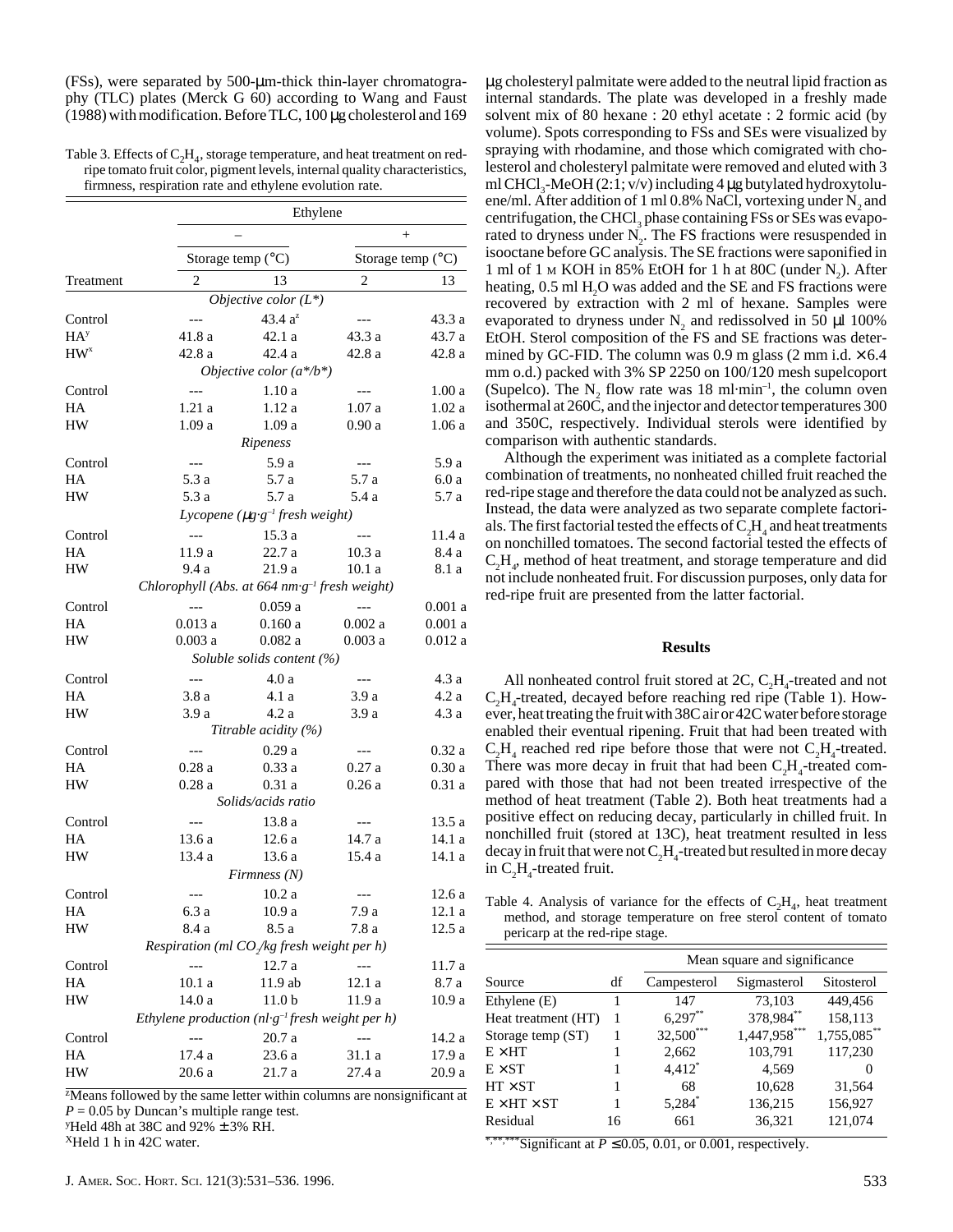

Fig. 1. Main effects of storage temperature on free sterols in tomato fruit pericarp that had been heat-treated (38C air or 42C water) before storage for 14 days at 2 or 13C and ripened to red ripe at 20C (storage temperature × treatment interaction not significant). CAMP = campesterol; STIG = stigmasterol; SIT = sitosterol.

There were no significant treatment effects on color  $(L^*$  and  $a^*/$ b\* values), ripeness, lycopene, chlorophyll, percent soluble solids, percent titratable acidity, solids/acid ratio, fruit firmness, or  $\rm C_2H_4$ evolution rate in red-ripe fruit (Table 3). Respiration rate was not affected by heat treatments with the exception that it was lower in

the 42C water heat-treated fruit that was not  $C_2H_4$ -treated and stored at 13C compared with nonheated fruit.

The  $C_2H_4$  treatment had no significant effect on any of the FSs (Table 4). However, FSs were significantly affected by storage temperature. Campesterol, stigmasterol and sitosterol levels were significantly higher in chilled compared with nonchilled fruit after ripening at 20C to red ripe (Fig. 1). Heating fruit in 38C air resulted in significantly higher levels of stigmasterol (186  $\mu$ g·g<sup>-1</sup>) than did heating fruit in 42C water (157  $\mu$ g·g<sup>-1</sup>). The three-way interaction for  $\mathrm{C_2H}_4$ , heat treatment and storage temperature for campesterol was significant. Campesterol levels were increased by 2C storage except that there was no change with  $C_2H_4$ - and water heat-treated fruit. The heat treatments had no significant effects on levels of FAME from the PL fraction or SEs from the neutral lipid fraction.

Fifteen tomato volatiles were identified and quantified by headspace analysis on the GC (Table 5). Treatment with  $C_2H_4$ significantly reduced the levels of hexanal, 6-methyl-5-hepten-2 one, geranylacetone, methanol, 2-isobutylthiazole, and 1-nitro-2 phenylethane. Heat-treatment in water significantly reduced levels of 1-nitro-2-phenylethane compared with heat-treating in air. Storage at 2C significantly reduced levels of hexanal, *trans*-2 hexenal, geranylacetone, 1-penten-3-one, methanol, 2+3 methylbutanol, and 1-nitro-2-phenylethane.

The two-way interaction between heat treatment and storage temperature for 6-methyl-5-hepten-2-one and 2-isobutylthiazole was significant. Heat-treatment in water reduced 6-methyl-5 hepten-2-one more in chilling storage than heat-treatment in air. Heat-treatment in air reduced, while heat-treatment in water increased 2-isobutylthiazole in chilling storage. There was a significant interaction between  $C_2H_4$  and heat treatment for 1-penten-3one. Fruit that were non- $C_2H_4$ - and water heat-treated had lower levels of 1-penten-3-one than those air heat-treated while fruit that were  $C_2H_4$ - and air heat-treated had lower levels than those that were water heat-treated.

There were two significant three-way interactions among  $C_2H_4$ ,

|                         | Heat             | Storage        |                       | Aldehydes   |             |             | Ketones     |  |
|-------------------------|------------------|----------------|-----------------------|-------------|-------------|-------------|-------------|--|
| $C_2H_4$                | treatment        | temp           | <b>HEX</b>            | <b>CHEX</b> | <b>THEX</b> | <b>METH</b> | <b>GERN</b> |  |
|                         | Air              | $\overline{c}$ | 7.4                   | 8.3         | 10.1        | 0.56        | 0.73        |  |
|                         |                  | 13             | 13.6                  | 16.6        | 15.8        | 0.74        | 0.73        |  |
|                         | H <sub>2</sub> O | $\overline{c}$ | 6.2                   | 5.9         | 7.3         | 0.54        | 0.49        |  |
|                         |                  | 13             | 14.1                  | 6.7         | 12.2        | 0.58        | 1.07        |  |
| $^{+}$                  | Air              | $\overline{c}$ | 5.6                   | 5.7         | 8.8         | 0.35        | 0.29        |  |
|                         |                  | 13             | 6.1                   | 12.2        | 10.5        | 0.51        | 0.40        |  |
|                         | H <sub>2</sub> O | $\overline{c}$ | 4.5                   | 4.8         | 6.7         | 0.40        | 0.22        |  |
|                         |                  | 13             | 9.4                   | 12.5        | 12.3        | 0.45        | 0.43        |  |
| <b>ANOVA</b>            |                  |                |                       |             |             |             |             |  |
| Ethylene $(E)$          |                  |                | $0.0178$ <sup>y</sup> | 0.5122      | 0.0982      | 0.0001      | 0.0007      |  |
| Heat treatment (HT)     |                  |                | 0.8277                | 0.0027      | 0.1170      | 0.0390      | 0.8834      |  |
| Storage temp (ST)       |                  |                | 0.0046                | 0.0001      | 0.0004      | 0.0002      | 0.0413      |  |
| $E \times HT$           |                  |                | 0.6352                | 0.0051      | 0.1477      | 0.0600      | 0.7326      |  |
| $E \times ST$           |                  |                | 0.1580                | 0.1862      | 0.4304      | 0.9412      | 0.5594      |  |
| $HT \times ST$          |                  |                | 0.3273                | 0.1027      | 0.4462      | 0.0136      | 0.1106      |  |
| $E \times HT \times ST$ |                  |                | 0.6533                | 0.0316      | 0.2646      | 0.7682      | 0.2506      |  |

Table 5. Effect of  $C_2H_4$ , heat treatment method, and storage temperature on tomato fruit flavor volatiles<sup>z</sup> at the red-ripe stage.

z Data expressed in ppm. Three aldehyde volatiles were quantified: hexanal (HEX), *cis*-3-hexenal (CHEX), and *trans*-2-hexenal (THEX); six ketone flavor volatiles were quantified: 6-methyl-5-hepten-2-one (METH), geranylacetone (GERN), 1-penten-3-one (PENT), acetone (ACE), ß-ionone (IONE), and *trans*-2-heptenone (HEP); four alcohol flavor volatiles were quantified: methanol (MEOH), ethanol (ETOH), 2+3-methylbutanol (MEBU), and *cis*-3-hexenol (HEOL); and two miscellaneous flavor volatiles were quantified: 2-isobutylthiazole (ISOB) and 1-nitro-2 phenylethane (PHEN). y *P* value.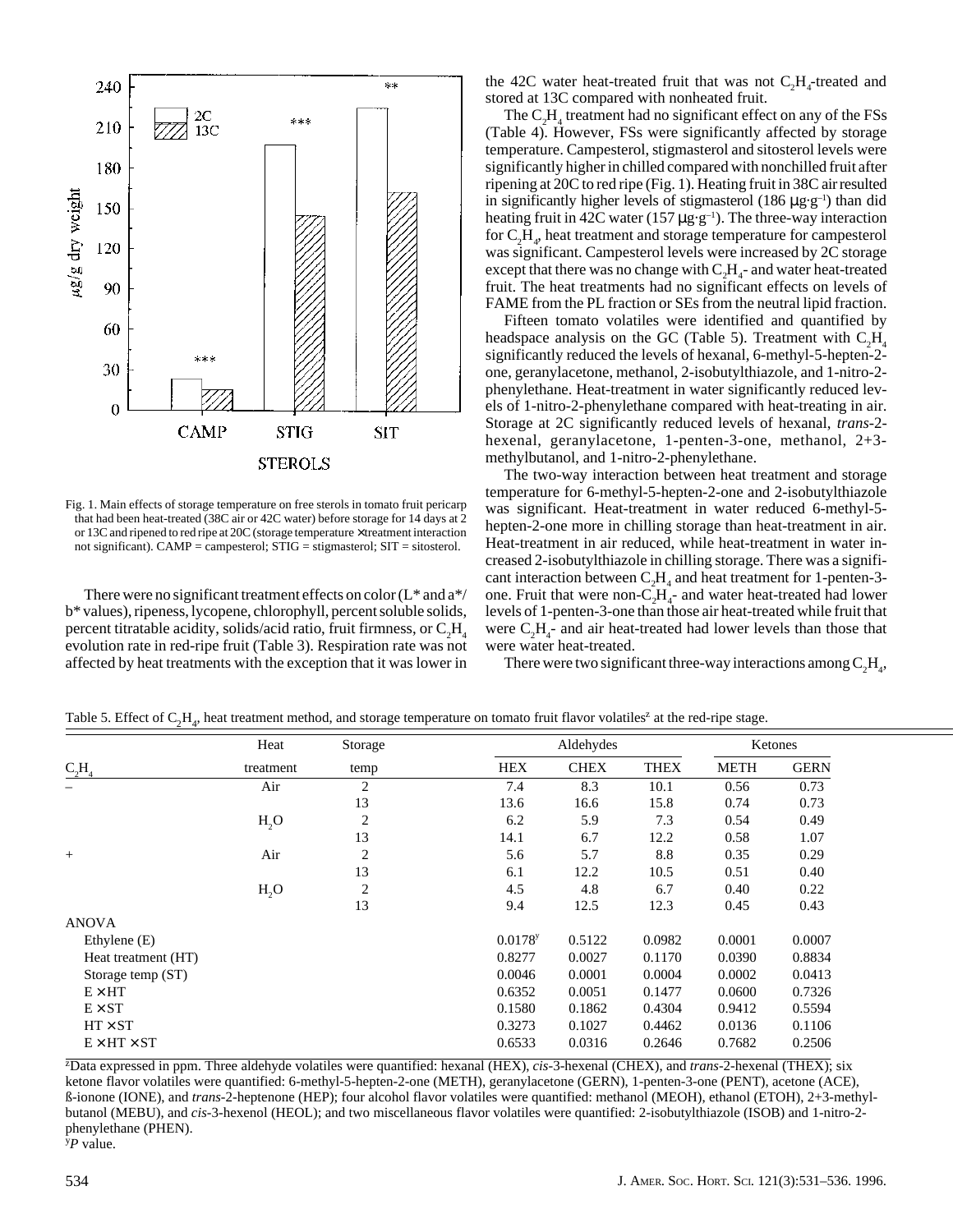heat treatment and storage temperature. *cis*-3-Hexenal levels were reduced by chilling except in non- $C_2H_4$ - and water heat-treated fruit where levels were the same at both storage temperatures. Acetone levels were greater in non- $C_2H_4$ - and air heat-treated fruit stored at 2C compared with other main effects combinations.

## **Discussion**

Treatment of tomatoes in 42C water for 60 min or 38C air for 48 h before storage at a chilling temperature (2C) for 14 days reduced CI and subsequent decay upon rewarming. This confirms our earlier report of a short-term heat treatment being beneficial for maintaining tomato fruit quality (McCollum and McDonald, 1993). Lurie and Klein (1991) previously demonstrated that a long-term (36 to 40C for 3 days) heat treatment conferred tolerance to lowtemperature stress to tomato fruit.

Lurie and Klein (1992) found that a 3-day heat treatment at 38C inhibited ripening of mature green tomatoes. They concluded that the inhibition of ripening was maintained at 2.5C, but was removed when the fruit were transferred to 20C. Our results with two heat treatments support the finding that recovery from the heat-induced inhibition occurred during the time the fruit were stored at 13C, but not when they were stored at 2C. We found that the time to ripen after transfer from 13C to 20C, whether  $C<sub>2</sub>H<sub>4</sub>$ -treated or not, was approximately equal for both heat treatments when one considers the fruit subjected to the 38C 2-day air treatment were chronologically 2 days older than the 42C water-treated fruit. However, when stored at 2C before ripening at 20C, the fruit heated in 42C water for 60 min ripened faster than those heated in 38C air for 2 days whether  $C_2H_4$ -treated or not  $C_2H_4$ -treated.

Chlorophyll degradation and lycopene synthesis were not inhibited following either heat treatment. At the red-ripe stage, the heat-treated tomatoes held at 13C for 2 weeks before ripening did not have significantly different levels of chlorophyll or lycopene compared with control fruit. Pigment levels at the red-ripe stage in

heat-treated fruit stored at 2C were not different from those stored at 13C. The data on lycopene synthesis are in agreement, while the data on chlorophyll degradation are not in agreement with those of Lurie and Klein (1992). The difference in chlorophyll levels in the two studies may be explained by the fact that in the previous study fruit were ripened for only 5 days at 20C whereas we held fruit at 20C until they were red ripe. At the full ripe stage, chlorophyll differences among treatments may not be large enough to detect.

The higher levels of FSs in fruit subjected to a chilling temperature (2C) compared with fruit stored at a nonchilling temperature (13C) support the findings of Whitaker (1991). Campesterol and stigmasterol levels were elevated in the 38C air treatment compared with the 42C water treatment. These differences could be important, as FSs are involved in controlling membrane stability and membrane permeability (Kuiper, 1975). Correlations have been found in many plant tissues between CI and increased electrolyte leakage (Murata and Tatsumi, 1979). Elevated levels of FS could be an indication of alterations in membrane properties.

While Whitaker (1994b) found the sterol isofucosterol in tomato pericarp tissue, we did not find this sterol in our study. Perhaps, the GC conditions used in our study did not permit its quantification.

Of the 15 volatiles analyzed in this study, six showed decreased concentrations in  $C_2H_4$ -treated fruit. The changes were significant for hexanal, 6-methyl-5-hepten-2-one, geranylacetone, methanol, 2-isobutylthiazole, and 1-nitro-2-phenylethane. To our knowledge, and based on our assessment of ripeness, this is the first report to show  $C_2H_4$  treatment of fruit reduces volatile levels. However, Kader et al. (1978) reported that  $\rm C_2H_4$  did not influence tomato fruit flavor as determined by a taste panel.

Comparing the two heat treatments, some of the 15 volatiles showed decreased levels in fruit exposed to air heat-treatment while other volatiles showed decreased levels in fruit exposed to water heat-treatment. 1-Nitro-2-phenylethane levels were significantly lower in the water-heated fruit.

|             |        | Ketones     |             |             | Alcohols    |             |             |             | Misc.       |  |
|-------------|--------|-------------|-------------|-------------|-------------|-------------|-------------|-------------|-------------|--|
| <b>PENT</b> | ACE    | <b>IONE</b> | <b>HEPT</b> | <b>MEOH</b> | <b>ETOH</b> | <b>MEBU</b> | <b>HEOL</b> | <b>ISOB</b> | <b>PHEN</b> |  |
| 0.38        | 0.73   | 0.14        | 0.05        | 199         | 21.0        | 0.84        | 0.23        | 0.06        | 0.10        |  |
| 0.53        | 0.31   | 0.17        | 0.06        | 230         | 18.4        | 1.51        | 0.11        | 0.07        | 0.11        |  |
| 0.29        | 0.32   | 0.13        | 0.04        | 165         | 15.9        | 1.12        | 0.10        | 0.09        | 0.09        |  |
| 0.38        | 0.34   | 0.13        | 0.05        | 254         | 18.6        | 1.43        | 0.09        | 0.07        | 0.09        |  |
| 0.29        | 0.29   | 0.10        | 0.04        | 165         | 15.6        | 0.78        | 0.07        | 0.04        | 0.08        |  |
| 0.34        | 0.36   | 0.04        | 0.05        | 183         | 15.7        | 1.67        | 0.08        | 0.05        | 0.09        |  |
| 0.33        | 0.33   | 0.23        | 0.06        | 167         | 19.6        | 1.07        | 0.28        | 0.06        | 0.07        |  |
| 0.37        | 0.30   | 0.21        | 0.05        | 193         | 19.2        | 1.23        | 0.10        | 0.05        | 0.08        |  |
| 0.0270      | 0.0216 | 0.8028      | 0.6003      | 0.0348      | 0.3237      | 0.0842      | 0.9843      | 0.0010      | 0.0019      |  |
| 0.1173      | 0.0320 | 0.0554      | 1.0000      | 0.9690      | 0.4742      | 0.1346      | 0.6810      | 0.0463      | 0.0309      |  |
| 0.0062      | 0.0471 | 0.8886      | 0.4344      | 0.0171      | 0.9631      | 0.0005      | 0.0884      | 0.5458      | 0.0309      |  |
| 0.0082      | 0.0471 | 0.0110      | 0.1284      | 0.7519      | 0.0040      | 0.6708      | 0.3870      | 0.5458      | 0.3256      |  |
| 0.1818      | 0.0199 | 0.3535      | 0.7927      | 0.2366      | 0.9193      | 0.2369      | 0.7688      | 0.3683      | 0.7397      |  |
| 0.5461      | 0.0636 | 0.9347      | 0.2001      | 0.2991      | 0.2213      | 0.1105      | 0.6810      | 0.0463      | 0.7397      |  |
| 0.5887      | 0.0064 | 0.5940      | 0.7927      | 0.4395      | 0.1350      | 0.6667      | 0.0823      | 1.0000      | 0.7397      |  |